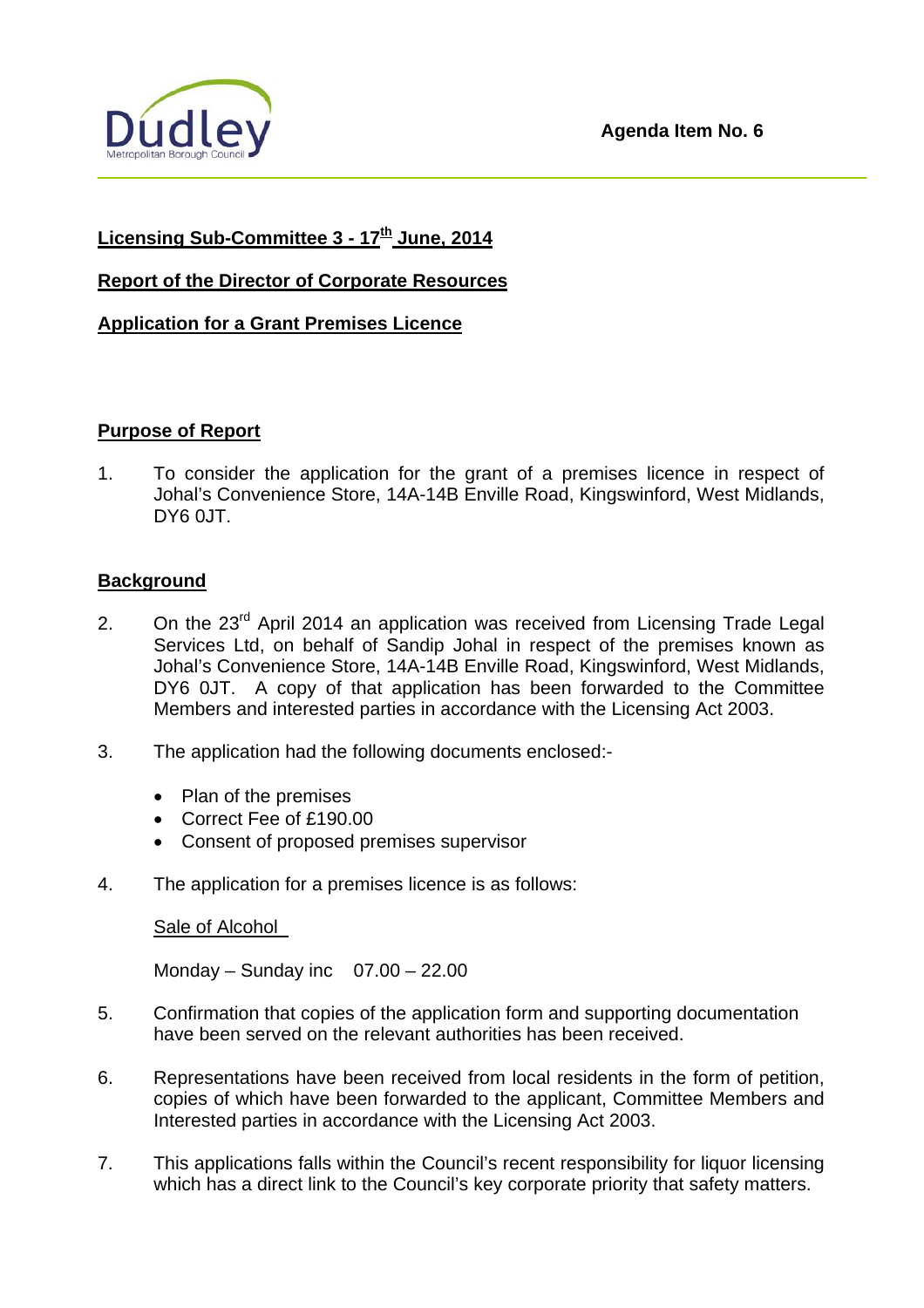## **Finance**

8. There are no financial implications.

### **Law**

- 9. The law relating to the determination of applications for the grant of a premises licence is governed by the Licensing Act 2003, part 3, section 18.
- 10. Pursuant to Section 18(3) of the Licensing Act 2003, where a relevant authority has made representations, the Licensing Authority must:-
	- (a) hold a hearing to consider them, unless the authority, the applicant each person who has made such representations agree that a hearing is unnecessary, and
	- (b) having regard to the representations, take such of the steps mentioned in subsection (4) (if any) as it considers appropriate for the promotion of the Licensing objectives.
- 11. Pursuant to Section 18 (4) the steps are:-
	- (a) to grant the licence subject to:-
		- (i) conditions that are consistent with the operating schedule accompanying the application modified to such an extent as the authority considers appropriate for the promotion of the licensing objectives, and
		- (ii) any condition which must under section 19, 20 or 21 included in the licence;
	- (b) to exclude from the scope of the licence any of the licensable activities to which the application relates;
	- (c) to refuse to specify a person in the licence as the premises supervisor;
	- (d) to reject the application
- 12. Pursuant to Section 23(1) of the Licensing Act 2003 where an application (or any part of an application) is granted under section 18 of the Licensing Act 2003, the Licensing Authority must immediately give notice to that effect to:-
	- 1 (a) (i) the applicant
	- 1 (a) (ii) any person who made relevant representations in respect of the application and
	- 1 (a) (iii) the Chief Officer of Police for the police area in which the premises are situated and
	- 1 (b) issue the application with the licence and a summery of it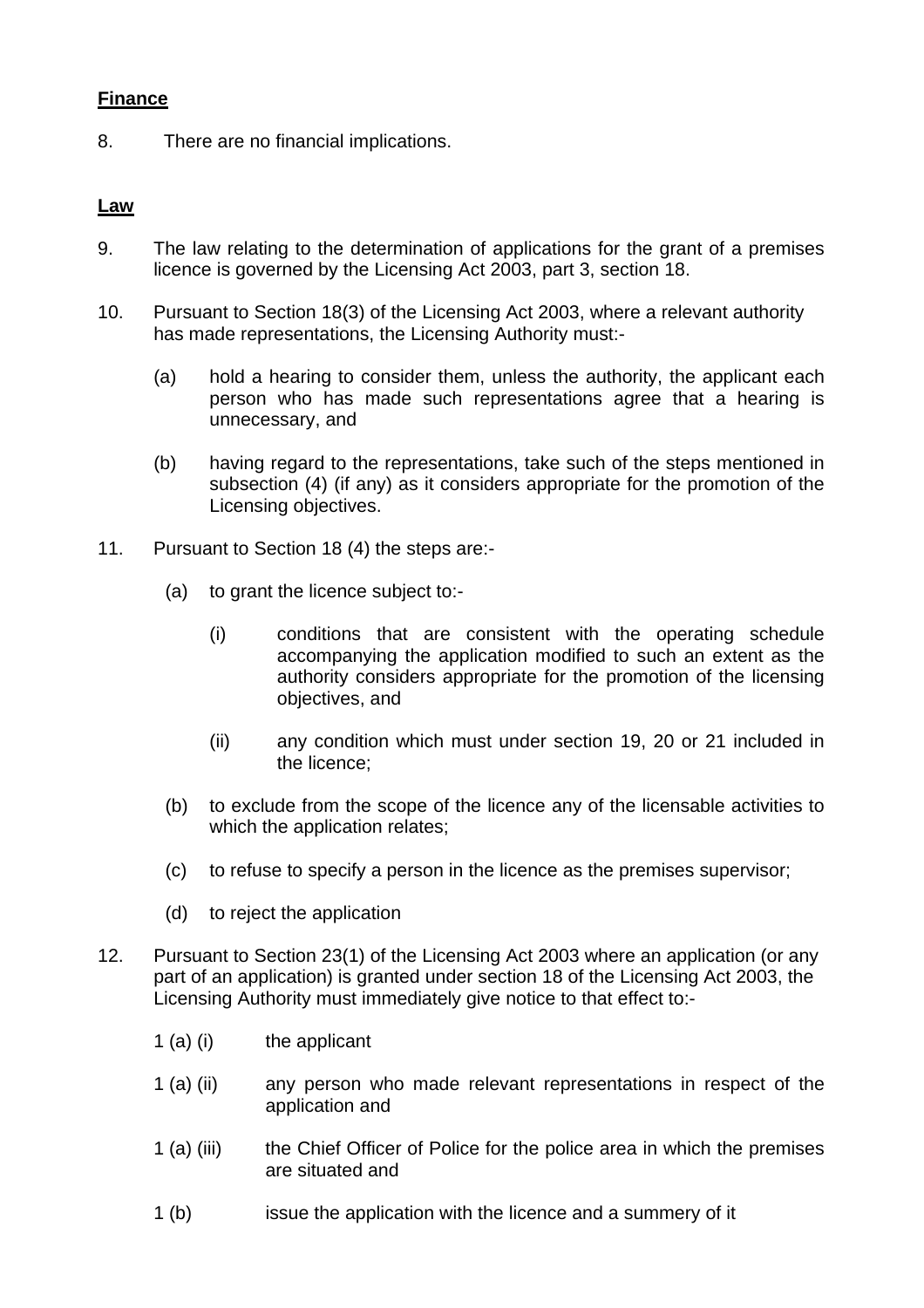- 13. Pursuant to section 23(2) where relevant representations were made in respect of the application, the notice under subsection (1)(a) must state the authorities reasons for its decisions as to the steps (if any) to take under section 18(3)(b).
- 14. Pursuant to section 23(3) where an application is rejected under section 18, the licensing authority must immediately give a notice to that effect stating its reasons for the decision, to
	- (a) the applicant
	- (b) any person who made relevant representations in respect of the application, and
	- (c) the Chief of Police area in which the premises are situated

Where a Local Authority grant a licence under section 18 pursuant to schedule 5 of the Licensing Act, section 2 the holder of the licence may appeal against any decision:-

- (a) to impose conditions on the licence under subsection  $(2)(a)$  or 3(b) of that section, or
- (b) to take any step mentioned in subsection (4)(b) or (c) of that section (exclusion of licensable activity or refusal to specify person as premises supervisor)
- 15. Where a person who made relevant representations in relation to the application desires to contend:-
	- (a) that the licence ought not to have been granted, or
	- (b) that, on granting the licence, the licensing authority ought to have imposed different or additional conditions, or to have taken a step mentioned in subsection (4)(b) or (c) of that section, he may appeal against the decision.
- 16. In pursuance of regulation 26(1) of the Licensing Act 2003 (Hearing Regulations 2005) the Licensing Authority must make its determination at the conclusion of the hearing.
- 17. If the Licensing Authority refuse to grant the application, there is a right of appeal to the Magistrates' Court pursuant to schedule 5 section 18 part 1(a).

#### **Equality Impact**

- 18. This report takes into account the Council's policy on equal opportunities.
- 19. The licensing of premises and individuals will impact on children and young people through their attendance at licensed premises.
- 20. There has been no consultation or involvement of children and young people in developing these proposals.